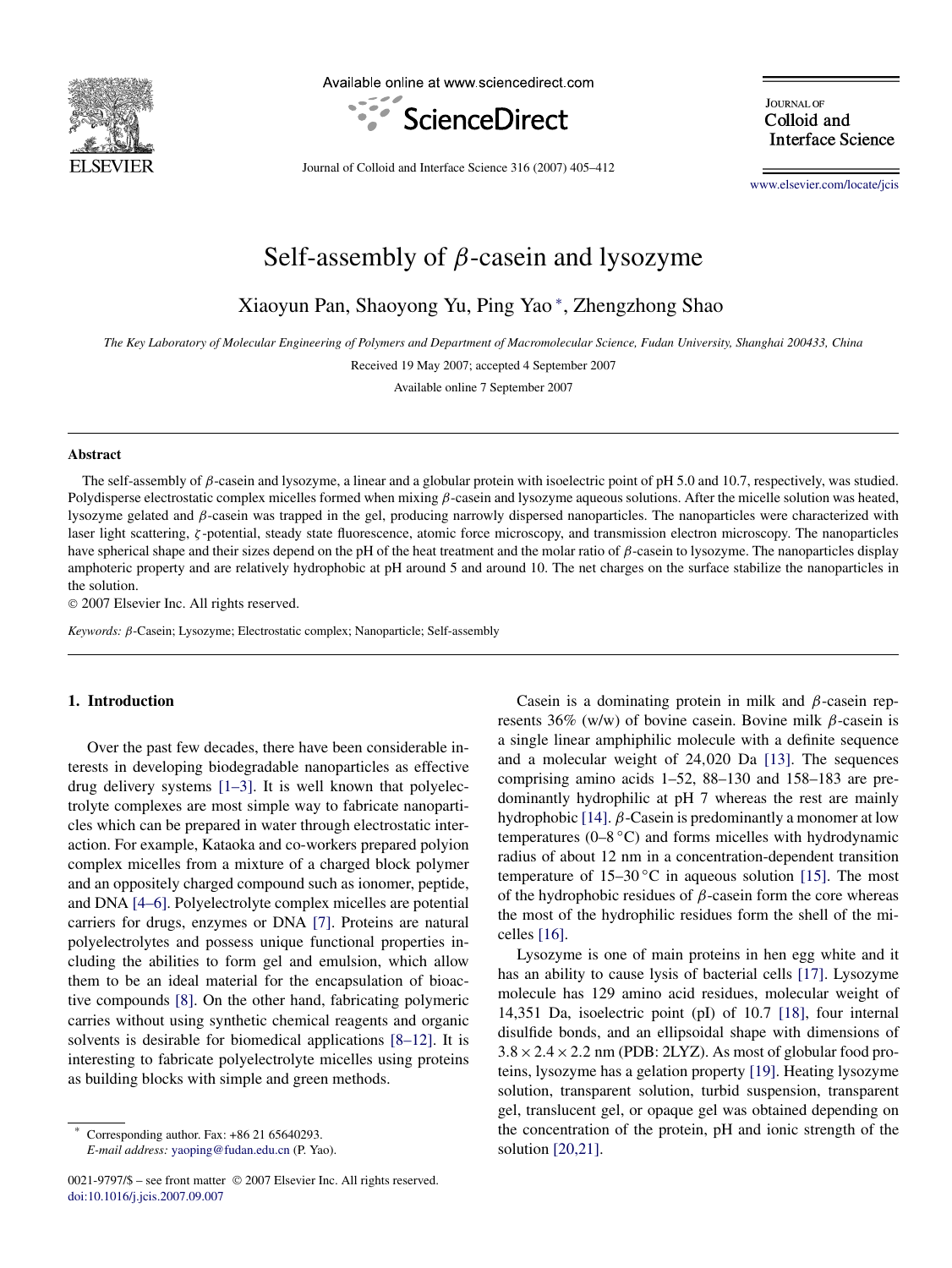The gelation property of food proteins has important applications in food science and technology and has been well studied [\[22\].](#page-6-0) During a heating process, heat-induced protein denaturation causes proteins to lose their compact structure, to expose their hydrophobic residues to the surface, and to exchange their disulfide bonds, resulting in intermolecular hydrophobic interactions and disulfide bonds [\[20\].](#page-6-0) It is reasonable to think that food protein hydrogels with nano- or micro-scale are potential candidates for loading and releasing drugs as synthetic polymeric microgels and micelles have demonstrated. For hydrogels, the pH response property can offer reversible sites to bind and release drugs, the low density and network structure can offer more space and binding sites to load drugs, the crosslinking property can suppress dissociation upon dilution, and the nano- or micro-size can respond to the environmental stimulation immediately [\[8,23–25\].](#page-6-0) Furthermore, the protein nanoparticles prepared through heat-gelation method are safer than those prepared through desolvation followed by crosslinking with glutaraldehyde, a commonly used method [\[26,27\].](#page-6-0) The heat-gelation is also a easier protein nanoparticle preparation method compared with the method through the linkers of protein specific interactions, such as antigen and antibody, streptavidin and biotin [\[28\].](#page-6-0)

The interaction between lysozyme and *β*-casein has been reported. Roos found that the association of lysozyme with *β*-casein is weaker than the association of lysozyme with *α*-casein and stronger than the association of lysozyme with *κ*-casein [\[29\].](#page-6-0) Zhang reported that *β*-casein can suppress the thermal and chemical aggregation of lysozyme [\[30\].](#page-6-0) In this paper, we used lysozyme, a globular protein, and *β*-casein, a linear protein, to fabricate polyelectrolyte complex micelles and nanoparticles which were characterized with a combination of techniques. The factors, such as pH and molar ratio, which influence the self-assembly of these two proteins and the size of the nanoparticles were studied. Furthermore, dextran was grafted to *β*-casein through the Maillard reaction to prepare nanoparticles that are stable in the pH range of 5.0–12.0 and 0.15 M NaCl solution.

# **2. Materials and methods**

# *2.1. Materials*

*β*-Casein from Sigma Chemical Co. (St. Louis, MO), egg white lysozyme from Sino-American Biotechnology Co. (Shanghai, China) and dextran with molecular weight of 35 kDa from Amersham Pharmacia Biotech (Uppsala, Sweden) were used without further purification. All other reagents were purchased commercially and were used as received. All solutions were prepared with deionized water.

#### *2.2. β-Casein/lysozyme micelle and nanoparticle preparation*

*β*-Casein aqueous solution (1.0 mg*/*mL, pH 7.0) was added dropwise into lysozyme aqueous solution (1.0 mg*/*mL, pH 4.5) with gentle stir until the final molar ratio of *β*-casein to lysozyme reached the designed value. The mixture was stirred for 10 min more; then, the pH of the mixture was adjusted to desired values with NaOH or HCl to obtain complex micelles at different pH. The micelle dispersion was gently stirred for another 10 min, and then was heated at 80 ◦C for 30 min to obtain complex nanoparticles. The resultant products (micelles or nanoparticles) were stored at 4 ◦C for further measurements.

# *2.3. Maillard reaction*

*β*-Casein was dissolved in water and was adjusted to pH 7.0 with 1.0 M NaOH, and then 35 kDa dextran solution was added dropwise with gentle stir at  $0^{\circ}$ C. The final concentration of *β*-casein in the mixture was 10 mg*/*mL; the final molar ratio of dextran to  $\beta$ -casein was 1:2. The mixture solution was lyophilized. The frozen-dry powder was reacted at 60 ◦C for 24 h at a relative humidity of 78.9% in a desiccator containing saturated KBr solution. The resultant product was kept at −20 ◦C before use.

#### *2.4. Dynamic light scattering (DLS) measurements*

DLS was measured on a ZetaSizer Nano ZS90 (Malvern Instrument, Worcs, UK) equipped with 4 mW He–Ne Laser. All of the DLS measurements were performed at  $25.0 \pm 0.1$  °C and at a scattering angle 90◦. The measured time correlation functions were analyzed by Automatic Program equipped with the correlator. The apparent *z*-average hydrodynamic diameter ( $D_h$ ), and polydispersity index (PDI,  $(\mu_2/\Gamma^2)$ ) [\[31,32\]](#page-7-0) were calculated by the Dispersion Technology Software provided by Malvern. The concentration for DLS measurement was shown in protein concentration (*β*-casein and lysozyme), which was 1.0 mg*/*mL in each sample if it was not specially indicated in this report.

## *2.5. ζ -Potential measurements*

*ζ* -Potential of the samples was measured on a ZetaSizer Nano ZS90 (Malvern Instrument, Worcs, UK) equipped with MPT-2 Autotitrator and 4 mW He–Ne Laser based on the techniques of Laser Doppler Electrophoresis. The electrophoresis mobility  $U_E$  was measured and the zeta potential *ζ* was calculated by the Dispersion Technology Software provided by Malvern according to Henry equation [\[33\],](#page-7-0)  $U_{\rm E} = (2\varepsilon \zeta/3\eta) f(ka)$ , where  $\varepsilon$ ,  $\eta$ ,  $f(ka)$  are the dielectric permittivity of the solvent, viscosity of the solution, and Henry's function. The value of  $f(ka)$  here was determined to be 1.5 according to Smoluchowski approximation that is usually used when the radius of particle is much larger than Debye length of the electric double layer [\[34\].](#page-7-0) A native lysozyme molecule is  $3.8 \times 2.4 \times 2.2$  nm (PDB: 2LYZ) which is too small to be detected because the applicable particles for *ζ* -potential measurement using Malvern NanoSizer ZS90 are in the size range of 3 nm–10 µm (ZetaSizer Nano Series User Mannual). A lysozyme aggregate solution produced by heating native lysozyme solution at neutral pH and 80 ◦C for 30 min was used in *ζ* -potential measurement. *β*-Casein forms micelles at room temperature as mentioned above so *β*-casein can be measured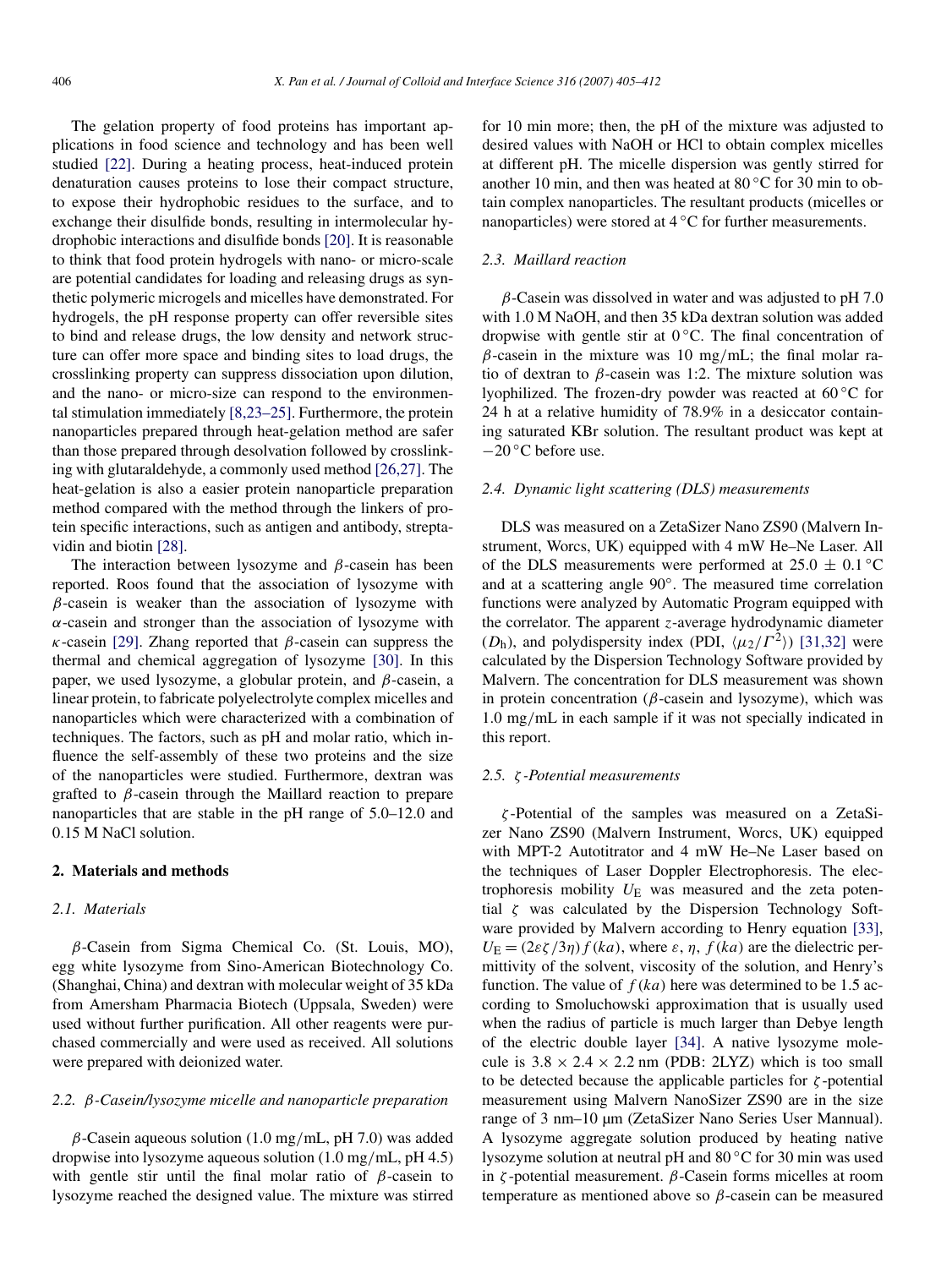directly. For individual protein samples, the ionic strength is not larger than 10−<sup>3</sup> M. Therefore, the *ζ* -potential data of lysozyme and *β*-casein can only be regarded as a rough estimation. However, zero *ζ* -potential values we measured for all samples are reliable, which result from the zero electrophoresis mobility  $U_{\rm E}$ .

## *2.6. Steady state fluorescence measurements*

The fluorescence spectra were recorded on a fluorescence spectrophotometer FLS-920 (Edinburg Instruments Ltd., Livingston, UK). Recrystallized pyrene was used as a fluorescence probe and its final concentration in the nanoparticle solutions was 2 <sup>×</sup> <sup>10</sup>−<sup>7</sup> <sup>g</sup>*/*mL. Before the fluorescence measurement, the solutions were stirred at 4 ℃ for at least 12 h after the addition of pyrene. The spectral resolutions for both excitation and emission were 1 nm. The emission and excitation spectra were recorded with the excitation and emission wavelength of 335 and 390 nm, respectively.

#### *2.7. Atomic force microscopy (AFM) measurements*

AFM samples were prepared by drying the solution naturally on freshly cleaved mica surface at room temperature. Image acquisitions were performed in Tapping Mode on a Digital Instruments Nanoscope IV (Veeco Instruments, Santa Barbara, CA) equipped with a silicon cantilever of 125  $\mu$ m and an E-type vertical engage piezoelectric scanner. The drive frequency was 246 kHz and the voltages were between 2.0 and 3.0 V.

## *2.8. Transmission electron microscopy (TEM) measurement*

TEM imaging was performed on a Philips CM 120 transmission electron microscope (FEI Company, Hillsboro, Oregon) at an accelerating voltage of 80 kV. The specimens were prepared by dropping solution onto copper grids coated with carbon film and then were dried naturally.

## **3. Results and discussion**

### *3.1. Preparation of the nanoparticles*

The pI of  $\beta$ -casein and lysozyme is 5.0 [\[35\]](#page-7-0) and 10.7 [\[18\],](#page-6-0) respectively. Electrostatic interaction exists between these two proteins. Software Antheprot 4.3 was used to estimate the charges of *β*-casein and lysozyme carried at different pH according to their amino acid sequence. When the molar ratio of *β*-casein to lysozyme is 0.4, i.e. weight ratio of *β*-casein to lysozyme 0.65, the net positive charges of lysozyme approximatively equal to the net negative charges of *β*-casein at pH 8.0; the net positive charges of lysozyme are more and less than the net negative charges of *β*-casein when the pH is lower and higher than 8.0, respectively.

After the two transparent protein solutions were mixed at the molar ratio of *β*-casein to lysozyme 0.4, the electrostatic complex micelles were produced; then, the pH was adjusted to desired values. The micelle dispersions with different pH

| Table 1 |                                                                                             |  |  |  |
|---------|---------------------------------------------------------------------------------------------|--|--|--|
|         | DLS <sup>a</sup> result of $\beta$ -casein/lysozyme complex micelles at different pH values |  |  |  |

| pH   | Intensity<br>(kcounts/s) | D <sub>h</sub><br>(nm) | <b>PDI</b>      |
|------|--------------------------|------------------------|-----------------|
| 3.0  | $5.7 \pm 0.4$            | $313 \pm 10$           | $0.56 \pm 0.01$ |
| 4.0  | $6.2 \pm 0.7$            | $637 \pm 73$           | $0.38 \pm 0.08$ |
| 5.0  | $51.3 \pm 3.8$           | $625 + 44$             | $0.33 \pm 0.07$ |
| 6.0  | $6.1 \pm 0.5$            | $895 + 52$             | $0.80 \pm 0.01$ |
| 7.0  | $13.3 \pm 1.5$           | $1102 \pm 102$         | $0.74 \pm 0.02$ |
| 8.0  | $20.7 \pm 1.6$           | $823 + 64$             | $0.42 \pm 0.08$ |
| 9.0  | $17.6 \pm 1.4$           | $737 \pm 65$           | $0.76 \pm 0.09$ |
| 10.0 | $57.6 \pm 4.8$           | $623 \pm 53$           | $0.28 \pm 0.08$ |
| 11.0 | $6.2 \pm 0.8$            | $399 \pm 54$           | $0.80 \pm 0.04$ |
| 12.0 | $5.6 \pm 0.6$            | $384 \pm 33$           | $0.53 \pm 0.09$ |

<sup>a</sup> The attenuator and the concentration for DLS measurement were 7 and 0.1 mg*/*mL, respectively.

were kept at 4 °C overnight before characterization. DLS result (Table 1) revealed that the micelles were polydisperse but no macroscopical coagula existed for all of the samples, including the sample of pH 8.0 in which the two proteins carry about equal opposite charges. The result that no coagula appeared may ascribe to the low protein concentration, 1 mg*/*mL, in the mixtures, and the heterogeneous charge distribution of the proteins [\[36\].](#page-7-0) The sample of pH 8.0 tended to coagulate after longer storage. Table 1 shows that the micelle formation is pH sensitive. The largest intensities appear at pH 5.0 and 10.0 which are close to the pI values of *β*-casein and lysozyme. The solubility of individual *β*-casein is around 0.1 mg*/*mL in the pH range of 4.5–5.3 where the net charges of *β*-casein are about zero [\[37\].](#page-7-0) In the micelle dispersion, no coagula at pH 5.0 imply that the complexes of *β*-casein and lysozyme have formed and the positive charges of lysozyme make the complex micelles dispersible. On the other hand, the complex micelles are unstable in the presence of NaCl because ionic strength has a strong shielding effect towards the complexes formed through electrostatic interaction [\[38,39\].](#page-7-0)

In order to obtain stable nanoparticles, we heated *β*-casein/ lysozyme micelle dispersions at desired pH value and 80 ◦C for 30 min. Micro differential scanning calorimetry study (VP-DSC, MicroCal LLC, Northampton, MA) showed that the denaturation temperature of lysozyme solution at pH 4.5 and 10.3 is about  $75^{\circ}$ C and  $70^{\circ}$ C (data not shown), respectively. Heating at 80 ◦C for 30 min is enough to make lysozyme gelating as prolonging heating or increasing temperature do not affect the size and scattering light intensity of the nanoparticles significantly. DLS result [\(Table 2\)](#page-3-0) revealed that the suitable pH values for nanoparticle preparation are 4.0–6.0 and 9.0–12.0 which are around the pI values of the two proteins. At pH 7.0 and 8.0, the net positive charges of lysozyme are close to the net negative charges of *β*-casein as discussed above, so coagula appeared after the heat treatment. The data in [Table 2](#page-3-0) show that the intensities of the nanoparticles are much stronger, the sizes smaller, and PDI values better compared with the corresponding micelles. These results suggest that the formation efficiency of the nanoparticles is better than the micelles.

In the pH range of 6.0–4.0, the nanoparticle size increases from 258 to 344 nm and the intensity decreases with the de-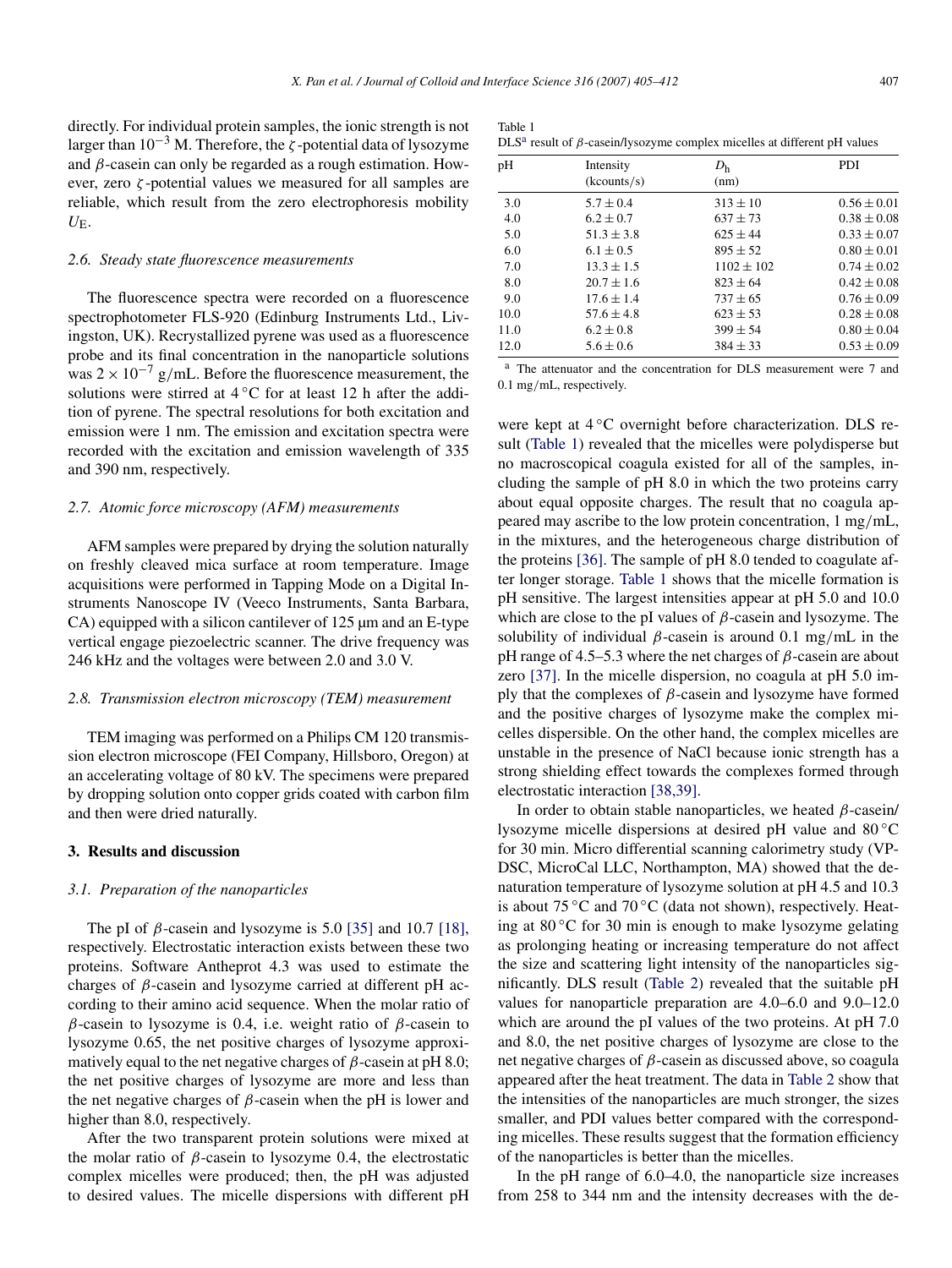<span id="page-3-0"></span>Table 2 DLS<sup>a</sup> result of *β*-casein/lysozyme nanoparticles prepared at different pH values

| Heating<br>pН | Intensity<br>(kcounts/s) | D <sub>h</sub><br>(nm) | <b>PDI</b>      |
|---------------|--------------------------|------------------------|-----------------|
| 3.0           | Too low                  |                        |                 |
| 4.0           | $281 \pm 32$             | $344 \pm 47$           | $0.25 \pm 0.05$ |
| 5.0           | $421 \pm 37$             | $286 + 23$             | $0.10 \pm 0.02$ |
| 6.0           | $419 \pm 39$             | $258 \pm 25$           | $0.10 \pm 0.03$ |
| 7.0           |                          | Coagula                |                 |
| 8.0           |                          | Coagula                |                 |
| 9.0           | $369 \pm 48$             | $294 \pm 31$           | $0.13 \pm 0.07$ |
| 10.0          | $312 \pm 28$             | $101 \pm 10$           | $0.10 \pm 0.03$ |
| 11.0          | $128 \pm 14$             | $89 \pm 12$            | $0.17 \pm 0.09$ |
| 12.0          | $64 \pm 6$               | $79 + 7$               | $0.19 \pm 0.06$ |
| 13.0          | Too low                  |                        |                 |

<sup>a</sup> The attenuator and the concentration for DLS measurement were 6 and 1 mg*/*mL, respectively.

Table 3 DLS<sup>a</sup> result of *β*-casein/lysozyme nanoparticles prepared at different molar ratio of *β*-casein to lysozyme (MR)

| The pH of the  | MR            | Intensity    | D <sub>h</sub> | <b>PDI</b>      |
|----------------|---------------|--------------|----------------|-----------------|
| heat treatment |               | (kcounts/s)  | (nm)           |                 |
| pH 5.0         | 0.2           | $290 \pm 30$ | $334 \pm 41$   | $0.23 \pm 0.03$ |
|                | 0.4           | $421 \pm 32$ | $286 \pm 20$   | $0.13 \pm 0.04$ |
|                | 0.6           | $337 \pm 29$ | $273 \pm 28$   | $0.18 \pm 0.02$ |
|                | 0.8           | Too low      |                |                 |
|                | 1.0           |              | Coagula        |                 |
|                | 1.2           |              | Coagula        |                 |
| pH 10.0        | 0.2           |              | Coagula        |                 |
|                | 0.4           | $312 + 23$   | $101 + 9$      | $0.10 \pm 0.02$ |
|                | $0.6^{\circ}$ | $262 + 22$   | $123 \pm 14$   | $0.15 \pm 0.03$ |
|                | 0.8           | $202 \pm 19$ | $99 + 10$      | $0.15 \pm 0.05$ |
|                | 1.0           | $197 \pm 14$ | $85 \pm 7$     | $0.14 \pm 0.04$ |
|                | 1.2           | Too low      |                |                 |

<sup>a</sup> The attenuator and the concentration for DLS measurement were 6 and 1 mg*/*mL, respectively.

crease of the pH of the heat treatment. When pH changes from 6.0 to 4.0, the net charges of  $\beta$ -casein change from negative to positive and the net positive charges of lysozyme increase; the electrostatic attraction that favors nanoparticle formation becomes weaker and the electrostatic repulsion becomes stronger between the two proteins. So, the efficiency of the nanoparticle formation decreases, causing the intensity decrease. At pH 4.0, both of the proteins carry net positive charges; the nanoparticles formed at this pH may be due to the heterogeneous charge distribution of the proteins. At pH 3.0, the solution was transparent, indicating that the repulsion force between the two proteins is too strong to form nanoparticles. In the pH range of 9.0–12.0, the intensity and size of the nanoparticles decrease with the increase of the pH of the heat treatment. At pH 13.0, the solution was transparent and no nanoparticles were detected. In the pH range of 9.0–13.0, the net charges of lysozyme change from positive to negative and the net negative charges of *β*-casein increase when the pH value increases. These result in a decrease of the electrostatic attraction and an increase of the electrostatic repulsion between the two proteins, as well as the decrease of the nanoparticle formation.

The influence of molar ratio of *β*-casein to lysozyme on nanoparticle formation was investigated at pH 5.0 and pH 10.0. The protein concentration was 1 mg*/*mL in each sample. Individual lysozyme solution was transparent even after a heat treatment whereas *β*-casein was almost insoluble at pH 5.0. *β*-Casein solution was pH 7.0 and lysozyme was pH 4.5 when dissolving the proteins in water. After *β*-casein solution was added into lysozyme solution with molar ratios of  $\beta$ -casein to lysozyme 0.2–0.6, and then the mixtures were adjusted to pH 5.0 and heated, the two proteins formed homogeneous nanoparticles with diameter about 300 nm (Table 3). This can be explained by the fact that *β*-casein and lysozyme formed electrostatic complex micelles as discussed above, then lysozyme gelated after the heat treatment and *β*-casein was trapped in the nanoparticles. The positive charges of lysozyme stabilized the nanoparticles in the solution and suppressed the aggregation of *β*-casein. Increasing *β*-casein to molar ratio 0.8, the nanoparticle formation was restrained. Further increasing *β*-casein to molar ratio 1.0–1.2, coagula appeared in the solutions, implying that lysozyme is not enough to prevent the aggregation of *β*-casein at pH 5.0.

At pH 10.0, coagula appeared after heating individual lysozyme solution, whereas *β*-casein solution was transparent. In the presence of *β*-casein (molar ratio 0.2), coagula also appeared. Increasing *β*-casein to molar ratio 0.4–1.0, coagula disappeared and the two proteins formed homogeneous nanoparticles with diameter about 100 nm. This can also be explained by the fact that the interaction of *β*-casein with lysozyme and the negative charges of *β*-casein at pH 10.0 protect lysozyme from coagulating. Further increasing *β*-casein to molar ratio higher than 1.0, the solution was transparent, indicating that the lysozyme molecules are too less to gelate. The data in Table 3 show that the nanoparticles prepared at pH 5.0 and 10.0 with molar ratio of *β*-casein to lysozyme 0.4 have stronger intensity and relatively narrow PDI. So, we chose molar ratio 0.4 to prepare nanoparticles in this paper.

# *3.2. Characterization of the nanoparticles*

*ζ* -Potential relates to the net charges on the surface of the macromolecules and particles [\[40\].](#page-7-0) [Fig. 1](#page-4-0) shows the pH dependence of *ζ* -potentials of the nanoparticles produced at pH 5.0 and 10.0, individual *β*-casein and lysozyme. The zero *ζ* -potential values of individual *β*-casein and lysozyme appear at pH 4.6 and 10.0, respectively, which are close to their pI values, 5.0 and 10.7. It is interesting that the zero *ζ* -potential values of the two nanoparticles produced at pH 5.0 and 10.0 are different: pH 8.5 for the former and pH 6.6 for the latter. It is obvious that the former is closer to the zero  $\zeta$ -potential of lysozyme and the latter is closer to the zero *ζ* -potential of *β*-casein. This suggests that there are more *β*-casein molecules located on the surface for the nanoparticles produced at pH 10.0, and more lysozyme on the surface for the nanoparticles produced at pH 5.0. Our previous study [\[41\]](#page-7-0) found that ovalbumin/lysozyme nanoparticles produced at pH 10.3 have core and shell structure. The core is mainly composed of lysozyme and the shell is mainly occupied by ovalbumin. The reason is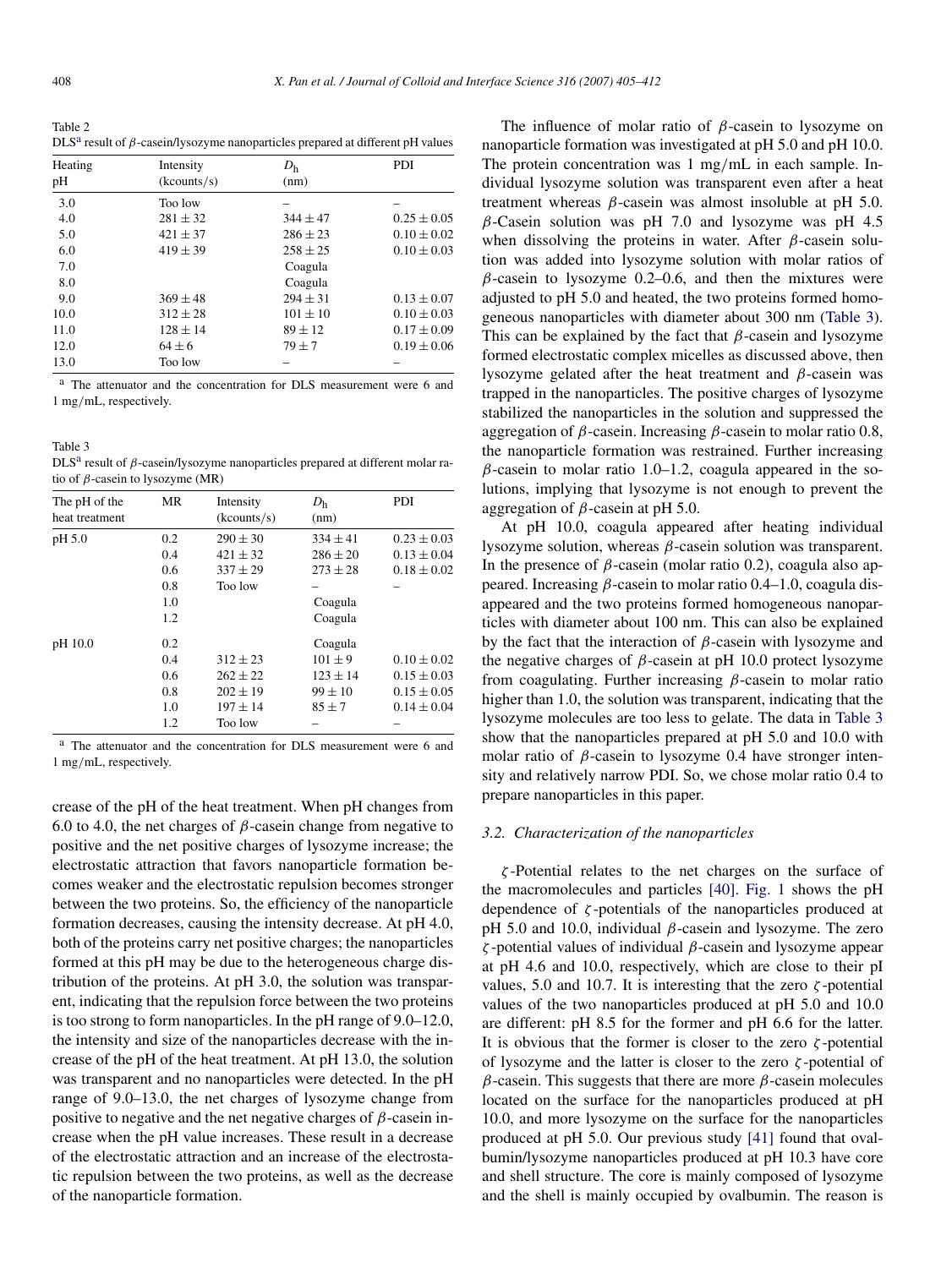<span id="page-4-0"></span>

Fig. 1. The pH dependence of *ζ* -potentials of individual *β*-casein and lysozyme, the nanoparticles produced at pH 5.0 and 10.0. The concentration of protein in each sample was 2 mg*/*mL.

that the electrostatic complexes of ovalbumin and lysozyme undergo a molecular rearrangement at pH 10.3: there is no significant electrostatic attraction between negatively charged ovalbumin and about zero-charged lysozyme, so ovalbumin molecules tend to keep away from each other while lysozyme molecules tend to associate [\[41\].](#page-7-0) In this study, we cannot obtain core– shell structure nanoparticles. Possibly, the interaction of linear *β*-casein with globular lysozyme is different from the interaction of globular ovalbumin with lysozyme, so the molecular rearrangement of *β*-casein/lysozyme electrostatic complexes at pH around 10.0 is not as complete as ovalbumin/lysozyme complexes. Although more *β*-casein molecules locate on the surface of the nanoparticles, some lysozyme molecules are also on the surface. Similarly, we can explain that more lysozyme molecules locate on the surface for the nanoparticles produced at pH 5.0. Fig. 1 displays that the nanoparticles have amphoteric property: they carry net positive charges and net negative charges at pH lower and higher than their zero potential, respectively.

It is noticeable that the diameter of the nanoparticles produced at pH 5.0 is about 3 times larger than those produced at pH 10.0 [\(Table 3\)](#page-3-0). As reported previously [\[42,43\],](#page-7-0) for surfactant-free particles the average surface area stabilized by one hydrophilic moiety should be constant. For the nanoparticles produced at pH 10.0, more *β*-casein molecules are on the surface as discussed above. *β*-Casein is a linear protein, some part of the  $\beta$ -casein is trapped in the nanoparticle, and other part of the *β*-casein may expand on the surface because of the electrostatic repulsion of *β*-casein at pH 10.0, which increases the surface area, leading to smaller size of the nanoparticles. For the nanoparticles produced at pH 5.0, more lysozyme molecules are on the surface and every globular lysozyme molecule is linked by hydrophobic and electrostatic interactions, disulfide and hydrogen bonds, which decreases the surface area, resulting in larger size.

The morphology of the nanoparticles was observed by AFM and TEM. TEM (Fig. 2) shows that the nanoparticles produced



Fig. 2. TEM image of the nanoparticles produced at pH 5.0.



Fig. 3. AFM image of the nanoparticles produced at pH 10.0.

at pH 5.0 are spherical with 200 nm diameter on average. The average hydrodynamic diameter of the same nanoparticles is about 300 nm obtained by DLS. This difference results from the shrinkage of the nanoparticles during the drying process of TEM sample. AFM image (Fig. 3) exhibits the nanoparticles produced at pH 10.0 are spherical with smooth surface. The average diameter is about 40 nm, which is smaller than the average hydrodynamic diameter, about 100 nm, measured by DLS. This is also due to the shrinkage during drying. The remarkable shrinkage indicates that the nanoparticles have gel structure and can contain a lot of water in it.

Pyrene is used as a probe to measure the hydrophobicity/hydrophilicity of the nanoparticles. Pyrene has much lower solubility in water (about  $10^{-7}$  M) than in hydrocarbons (0.075 M). It migrates from water phase into hydrophobic re-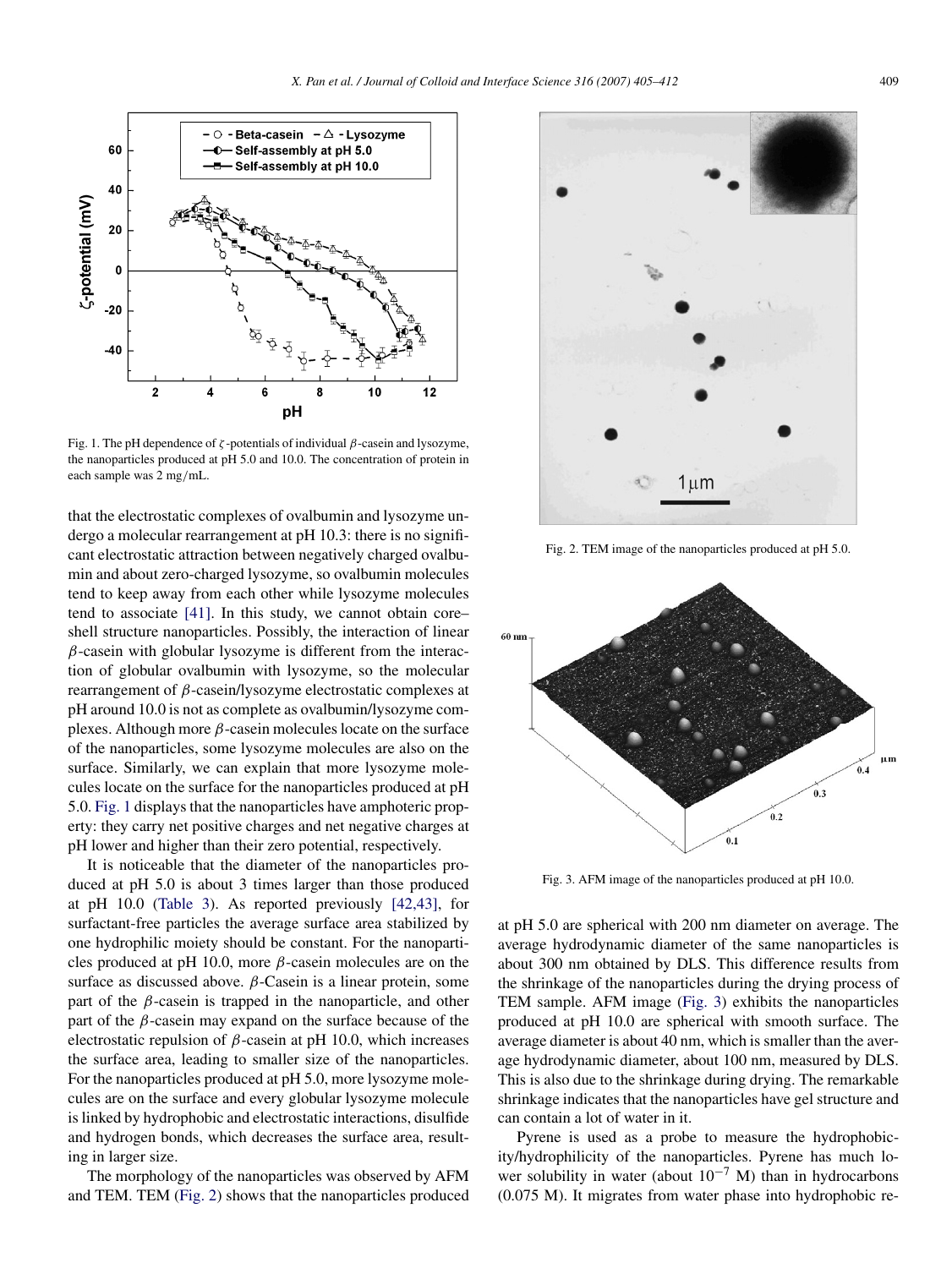<span id="page-5-0"></span>

Fig. 4. The pH dependence of  $I_1/I_3$  ratios of pyrene fluorescence in the nanoparticles produced at pH 5.0 and 10.0. The nanoparticle concentration was 0.1 mg*/*mL in each sample.

gions once latter formed in aqueous solution, with remarkable photo-physical changes [\[43,44\].](#page-7-0) Fig. 4 shows that the hydrophobicity/hydrophilicity of the nanoparticles produced at pH 5.0 and 10.0 are pH sensitive. The two nanoparticles exhibit similar trend: the  $I_1/I_3$  ratios are close to the ratio in water (about 2.0) when pH is 8.0 and the ratios become smaller when pH is away from 8.0. The nanoparticles coagulate at pH around 8.0 as studied below, the hydrophobic regions may be inside the coagula and pyrene cannot enter, so, the  $I_1/I_3$  ratios are similar as the ratio in water. When pH is changed to 5.0 and 11.0 where is close to the pI value of *β*-casein and lysozyme, respectively, the nanoparticles are dispersible in the solution and pyrene can enter the nanoparticles. The  $I_1/I_3$  ratios of about 1.5–1.6 imply relative hydrophobic environment of pyrene. At pH 3.0 and 12.0, the nanoparticles tend to dissociate, so  $I_1/I_3$ ratios increase. The pH dependence of the hydrophobicity of the nanoparticles may be useful to encapsulate and release relative hydrophobic compounds.

# *3.3. Stability of the nanoparticles*

After nanoparticle preparation, the pH of the nanoparticle dispersions was adjusted to different values to investigate the stability. Coagula appeared in the pH range of 7.0–9.0 for the nanoparticles prepared at pH 5.0; coagula also appeared in the pH range of 6.0–8.0 for the nanoparticles prepared at pH 10.0. The coagula are re-dispersible when the pH values are away from those ranges. Considering that the zero *ζ* -potential values of the two nanoparticles produced at pH 5.0 and 10.0 appear at pH 8.5 and 6.6 [\(Fig. 1\)](#page-4-0), respectively, the coagula are the aggregates of the nanoparticles. Both of the nanoparticles tend to dissociate at pH 3.0 and 12.0 (DLS data not shown) where both proteins carry net positive charges and net negative charges, respectively. The strong electrostatic repulsion within the nanoparticles makes the nanoparticles dissociate.

The nanoparticles are stable in aqueous solution at pH 5.0 and pH 10.0. Fig. 5 shows that the size distributions of the



Fig. 5. Size distributions of the nanoparticles measured after 1 day and 1 month's storage. The nanoparticles were prepared at pH 5.0 and 10.0.

nanoparticles do not have significant change after one month's storage. Moreover, the nanoparticles can be prepared at higher protein concentration, such as 10 mg*/*mL. For the nanoparticles prepared at pH 5.0, *D*<sup>h</sup> and PDI are 326 nm and 0.10, respectively. For the nanoparticles prepared at pH 10.0,  $D_h$  and PDI are 143 nm and 0.15, respectively. These are valuable properties for practical use.

The nanoparticles tend to aggregate in the presence of 0.15 M NaCl because salt screens the electrostatic repulsion between the nanoparticles. In order to prevent the aggregation of the nanoparticles at neutral pH and salt solution, dextran was grafted to *β*-casein through the Maillard reaction. The Maillard reaction is a natural and nontoxic reaction, which links the reducing end carbonyl groups of the polysaccharides to the amines in the protein (terminus and amino group of lysine) [\[37\].](#page-7-0) *β*-Casein-graft-dextran/lysozyme nanoparticles were prepared by mixing *β*-casein-graft-dextran and lysozyme solutions with molecular ratio of *β*-casein to lysozyme 0.4, heating the mixture at pH 9.0 and  $80^{\circ}$ C for 30 min. After the preparation, the nanoparticle dispersion was adjusted to desired pH values. DLS measurement shows that *β*-casein-graft-dextran/lysozyme nanoparticles with  $D<sub>h</sub>$  of about 200 nm do not aggregate and

| Table 4 |                                                                        |  |
|---------|------------------------------------------------------------------------|--|
|         | $DLS^a$ result of $\beta$ -casein-graft-dextran/lysozyme nanoparticles |  |

| pН   | Intensity<br>(kcounts/s) | D <sub>h</sub><br>(nm) | PDI             |
|------|--------------------------|------------------------|-----------------|
| 3.0  | $126 \pm 11$             | $246 \pm 20$           | $0.14 \pm 0.03$ |
| 4.0  | $199 \pm 9$              | $213 \pm 10$           | $0.13 \pm 0.02$ |
| 5.0  | $266 \pm 7$              | $214 \pm 7$            | $0.10 \pm 0.04$ |
| 6.0  | $253 + 6$                | $214 + 5$              | $0.10 \pm 0.02$ |
| 7.0  | $246 + 12$               | $214 \pm 9$            | $0.11 \pm 0.01$ |
| 8.0  | $250 \pm 16$             | $221 \pm 13$           | $0.12 \pm 0.01$ |
| 9.0  | $262 + 7$                | $200 \pm 5$            | $0.15 \pm 0.02$ |
| 10.0 | $257 \pm 11$             | $196 \pm 9$            | $0.14 \pm 0.01$ |
| 11.0 | $256 \pm 5$              | $196 \pm 3$            | $0.11 \pm 0.01$ |
| 12.0 | $229 \pm 4$              | $213 \pm 3$            | $0.10 \pm 0.01$ |

<sup>a</sup> The attenuator and the concentration for DLS measurement were 5 and 1 mg*/*mL, respectively.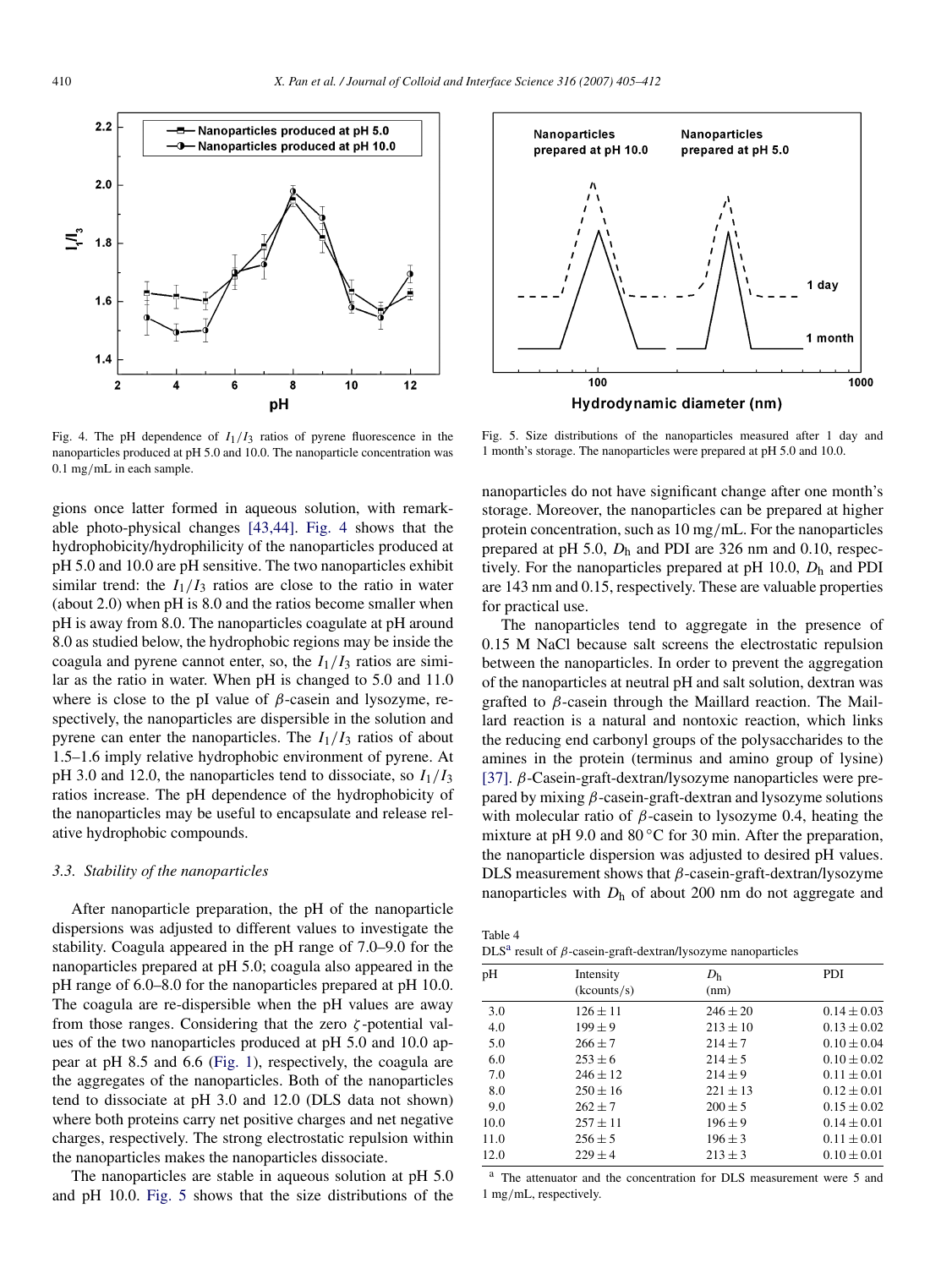<span id="page-6-0"></span>

Fig. 6. Illustration of the formation mechanism of *β*-casein/lysozyme nanoparticles at pH 5.0 and 10.0.

dissociate in the pH range of 5.0–12.0 [\(Table 4\)](#page-5-0) and in the presence of 0.15 M NaCl, for example, at pH 7.0, the intensity, *D*<sup>h</sup> and PDI of the nanoparticles are  $246 \pm 12$ ,  $214 \pm 9$ ,  $0.11 \pm 1.1$ 0.01 in the absence of NaCl and  $237 \pm 10$ ,  $210 \pm 8$ , 0.14  $\pm$ 0.01 in the presence of 0.15 M NaCl, respectively. These suggest that the hydrophilic dextran prevents the aggregation of the nanoparticles and the nanoparticles are stable in the pH range of 5.0–12.0 and 0.15 M salt solution.

## **4. Concluding remarks**

Two proteins, linear *β*-casein and globular lysozyme, were used to fabricate nanoparticles using a green process in which only alkali and acid, no other chemicals, were used. The two proteins formed polydisperse electrostatic complex micelles in the pH range of 3.0–12.0 at the molar ratio of *β*-casein to lysozyme 0.4. *β*-Casein/lysozyme nanoparticles formed after heating the micelle solution. After a heat treatment at 80 °C which is above the denaturation temperature of lysozyme, lysozyme gelated and *β*-casein was trapped in the nanoparticles. The nanoparticles have spherical shape and their sizes depend on the pH of the heat treatment, and the molar ratio of *β*-casein to lysozyme. There are more *β*-casein molecules located on the surface for the nanoparticles produced at pH 10.0, whereas more lysozyme on the surface for the nanoparticles produced at pH 5.0. Fig. 6 illustrates the formation mechanism of the nanoparticles at pH 5.0 and pH 10.0. The nanoparticles display amphoteric property: they carry net positive charges and negative charges at pH lower and higher than their zero *ζ* -potential, respectively. The nanoparticles are stable and relatively hydrophobic at pH around 5 and 10. The net charges on the surface stabilize the nanoparticles in the aqueous solution. Dextran was grafted to *β*-casein through the Maillard reaction, and then *β*-casein-graft-dextran/lysozyme nanoparticles were produced through a heat treatment; the nanoparticles are stable in the pH range of 5.0–12.0 and 0.15 M NaCl solution.

#### **Acknowledgments**

The financial supports of the National Natural Science Foundation of China (NSFC Projects 50673020 and 50333010) are gratefully acknowledged.

## **References**

- [1] A. Rosler, G.W.M. Vandermeulen, H.A. Klok, Adv. Drug Delivery Rev. 53 (2001) 95.
- [2] C. Lemarchand, R. Gref, P. Couvreur, Eur. J. Pharm. Biopharm. 58 (2004) 327.
- [3] R.F. Service, Science 309 (2005) 95.
- [4] A. Harada, K. Kataoka, Macromolecules 28 (1995) 5294.
- [5] A. Harada, K. Kataoka, Science 283 (1999) 65.
- [6] S. Fukushima, K. Miyata, N. Nishiyama, N. Kanayama, Y. Yamasaki, K. Kataoka, J. Am. Chem. Soc. 127 (2005) 2810.
- [7] A.F. Thunemann, M. Muller, H. Dautzenberg, J.F.O. Joanny, H. Lowne, Adv. Polym. Sci. 166 (2004) 113.
- [8] L.Y. Chen, G.E. Remondetto, M. Subirade, Trends Food Sci. Technol. 17 (2006) 272.
- [9] D. Renard, P. Robert, L. Lavenant, D. Melcion, Y. Popineau, J. Gueguen, C. Duclairoir, E. Nakache, C. Sanchez, C. Schmitt, Int. J. Pharm. 242 (2002) 163.
- [10] G.V. Patil, Drug Dev. Res. 58 (2003) 219.
- [11] B.L. Seal, A. Panitch, Biomacromolecules 4 (2003) 1572.
- [12] C. Sanchez, D. Renard, Int. J. Pharm. 242 (2002) 319.
- [13] B. Ribadeau-Dumas, G. Brignon, F. Grosclaude, J.C. Mercier, Eur. J. Biochem. 25 (1972) 505.
- [14] D.G. Schmidt, T.A.J. Payens, J. Colloid Interface Sci. 39 (1972) 655.
- [15] C.G. de Kruif, V.Y. Grinberg, Colloids Surf. A Physicochem. Eng. Aspects 210 (2002) 183.
- [16] E. Leclerc, P. Calmettes, Physica B 241 (1997) 1141.
- [17] H.R. Ibrahim, S. Higashiguchi, L.R. Juneja, M. Kim, T. Yamamoto, J. Agric. Food Chem. 44 (1996) 1416.
- [18] Y. Mine, Trends Food Sci. Technol. 6 (1995) 225.
- [19] S.D. Arntfield, A. Bernatsky, J. Agric. Food Chem. 41 (1993) 2291.
- [20] E. Doi, N. Kitabatake, in: S. Damodaran, A. Paraf (Eds.), Food Proteins and Their Application, Marcel Dekker, New York, 1997, p. 325.
- [21] F. Tani, M. Murata, T. HigasaI, M. Goto, N. Kitabatake, E. Doi, J. Agric. Food Chem. 43 (1995) 2325.
- [22] D. Oakenfull, J. Pearce, R.W. Burley, in: S. Damodaran, A. Paraf (Eds.), Food Proteins and Their Applications, Marcel Dekker, New York, 1997, p. 111.
- [23] P.F. Kiser, G. Wilson, D. Needham, Nature 394 (1998) 459.
- [24] T.K. Bronich, P.A. Keifer, L.S. Shlyakhtenko, A.V. Kabanov, J. Am. Chem. Soc. 127 (2005) 8236.
- [25] G.M. Eichenbaum, P.F. Kiser, A.V. Dobrynin, S.A. Simon, D. Needham, Macromolecules 32 (1999) 4867.
- [26] K. Langer, S. Balthasar, V. Vogel, N. Dinauer, H. Von Briesen, D. Schubert, Int. J. Pharm. 257 (2003) 169.
- [27] H. Wartlick, B. Spänkuch-Schmitt, K. Strebhardt, J. Kreuter, K. Langer, J. Controlled Release 96 (2004) 483.
- [28] J. Clark, E.M. Singer, D.R. Korns, S.S. Smith, Biotechniques 36 (2004) 992.
- [29] A.L. de Roos, P. Walstra, T.J. Geurts, Int. Dairy J. 8 (1998) 319.
- [30] X.F. Zhang, X.M. Fu, H. Zhang, C. Liu, W.W. Jiao, Z.Y. Chang, Int. J. Biochem. Cell Biol. 37 (2005) 1232.